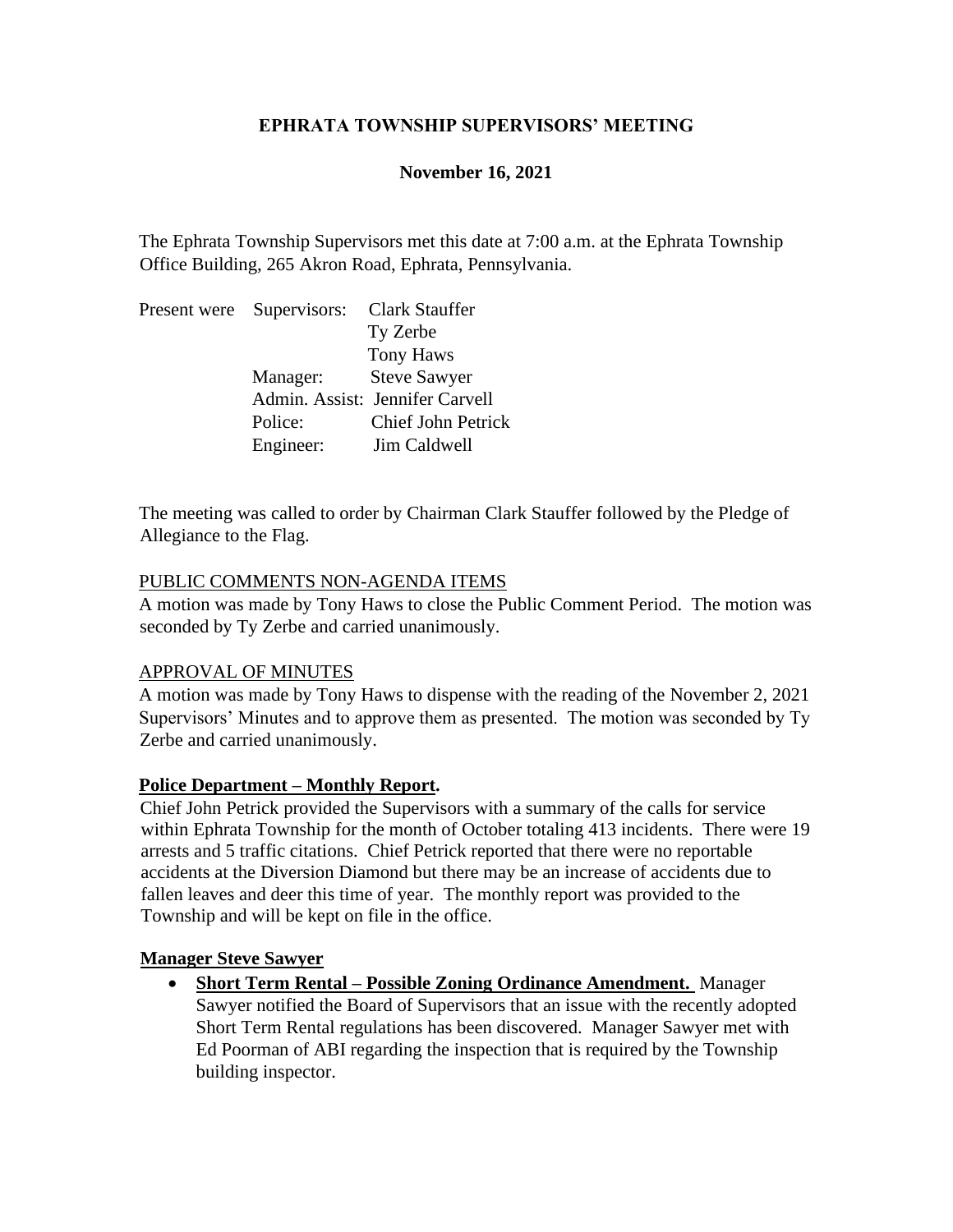### *November 16, 2021 Supervisors' Meeting minutes continued*

Mr. Poorman stated that the Township's current Short Term Rental regulations requires a new certificate of use and occupancy for this use. The current regulations would change the use classification from R-1 to a commercial designation. This would require the residence to comply with the commercial UCC codes similar to a hotel/motel and require fire suppression, handicap accessibility, etc. ABI has recommended changes to the STR regulations that would require compliance with the Property Maintenance Code instead of the UCC Building Code. The Board was given a draft of an ordinance that was prepared by Jason Hess of Morgan Hallgren Crosswell and Kane. If the Board of Supervisors decides to move forward with the ordinance amendment, the next step would be to have it reviewed by the Ephrata Township Planning Commission and the Lancaster County Planning Commission.

A motion was made by Ty Zerbe authorizing staff to move forward with submitting the draft Amendment to Short Term Rentals to the Ephrata Township Planning Commission and the Lancaster County Planning Commission for their review and comments. The motion was seconded by Tony Haws and carried unanimously.

- **Mohler Church Road Bridge – Article in LNP.** Manager Sawyer provided the Board of Supervisors with a copy of a Lancaster Newspaper article titled "Infrastructure Wish List". The Lancaster County MPO is targeting six (6) projects that could be completed with the Federal Infrastructure Bill funds. The Mohler Church Road Bridge in Ephrata Township is one of the projects listed. Manager Sawyer stated that traffic volume on this section of Mohler Church Road is high and continues to increase making the one lane bridge more of an issue. There has also been frequent damage to the bridge from tractor trailer trucks from Denver Wholesale Foods and other businesses in the area. The section of road to the north of the bridge is prone to flooding and is usually the first roadway to be closed in the Township.
- **ZHB Meeting – Joseph Burkholder.** Manager Sawyer provided the Board with a copy of the Zoning Hearing Board application scheduled for November 16, 2021. The applicant is Anthony Petersheim of Lancaster Design Build who is representing the property owner Joe Burkholder who is seeking approval to expand his existing non-conforming use of a fueling business on his farm. The property is located at 1440 Division Highway, Ephrata, PA 17522 and is located in the Agricultural Zoning District. The Board of Supervisors did not wish to become a party to the Hearing or present any testimony at the hearing.
- **Custom Computer Quote – Domain Controller Upgrade to Server 2019.** The Board of Supervisors were provided with an email and proposal from Custom Computer recommending that the Township upgrade the Ephrata Township Domain Controller to Server 2019. A quote was provided to the Board of Supervisors for their review prior to the meeting. Manager Sawyer stated that there was money remaining in the 2021 budget and recommended approving Customer Computer's proposal as presented.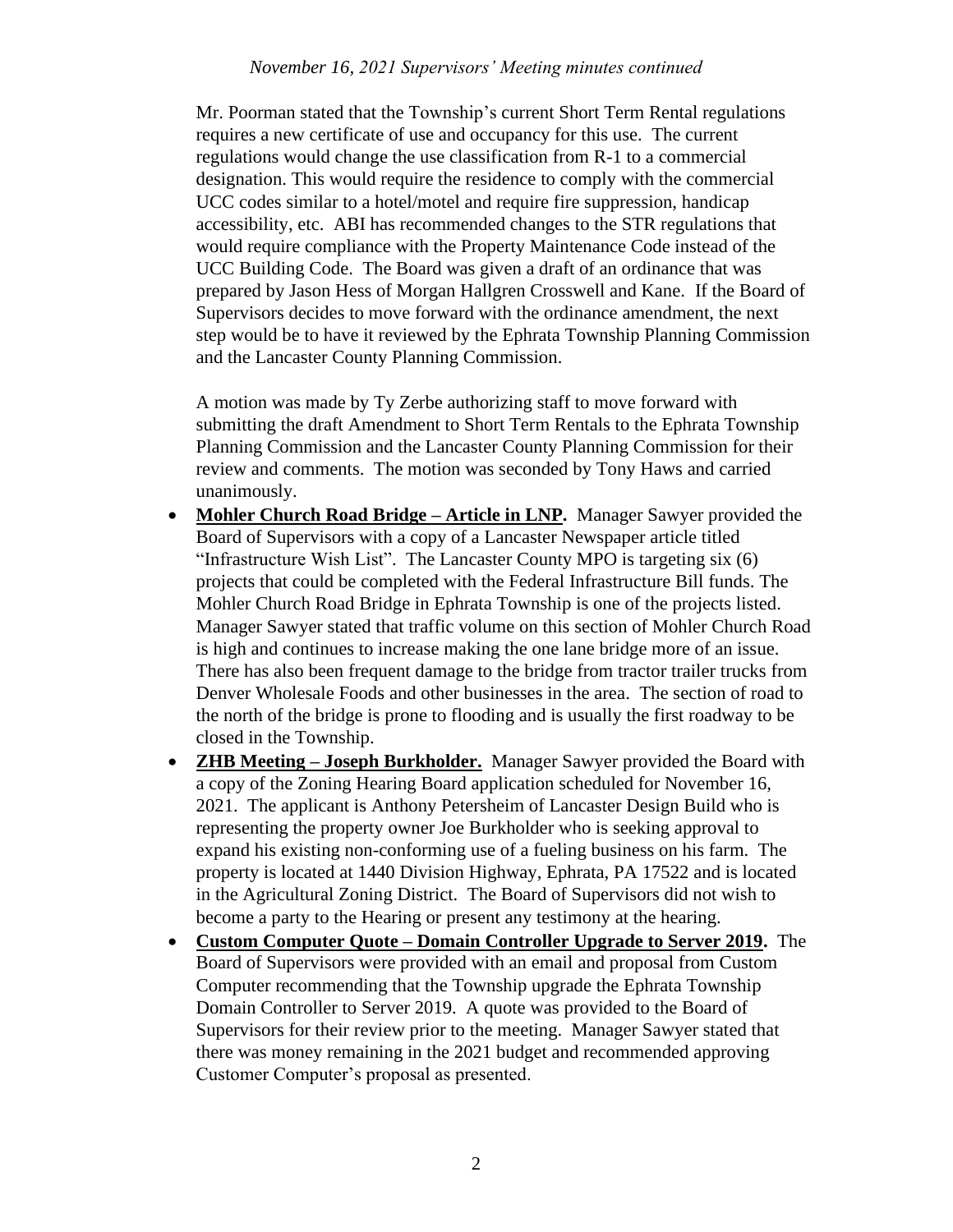A motion was made by Tony Haws to approve the Custom Computer proposal to upgrade the Domain Controller to Server 2019 in the amount of \$3854.70 as presented. The motion was seconded by Ty Zerbe and carried unanimously.

• **Replacement for Leon Kurtz – ETSA Board.** Manager Sawyer stated that Leon Kurtz has notified the Township that he would like to resign from the Sewer Authority Board at the end of 2021. The Board will need to appoint a replacement for Mr. Kurtz.

**Engineer Jim Caldwell** reported that there are several plans in the review process and construction observation phase:

> Glenwood Foods – Construction Observation Tommy's Car Wash - Land Development Plan Ephrata Crossings Phase 4 Garden Spot Auto Auction Land Development Plan High Point Church - Financial Reduction Mohler Church Road Subdivision Autumn Hills PRP – Prepare Construction Plans / Bidding Documents

Mr. Caldwell advised the Board that Rettew Associates has prepared an Anticipated Project Schedule which was provided to the Township. The Finalize Bidding and Contract Documents should be completed by December 10, 2021 and submitted to DCNR for their review by December 13, 2021 and perceived back from DCNR by January 14<sup>th</sup> for the Township's approval to advertise at the January 18, 2022 Supervisors' Meeting. Advertising the bids are projected for January  $21<sup>st</sup>$  to be awarded at the Townships Supervisors' Meeting on March 1, 2022. The project should then begin in the Spring with a final completion date of October 1, 2022.

# APPROVAL OF BILLS

A motion was made by Ty Zerbe to accept the list of checks written and to pay any bills pending. The motion was seconded by Tony Haws and carried unanimously.

# **CORRESPONDENCE**

Tony Haws stated that he did not have any information to report that was not already discussed.